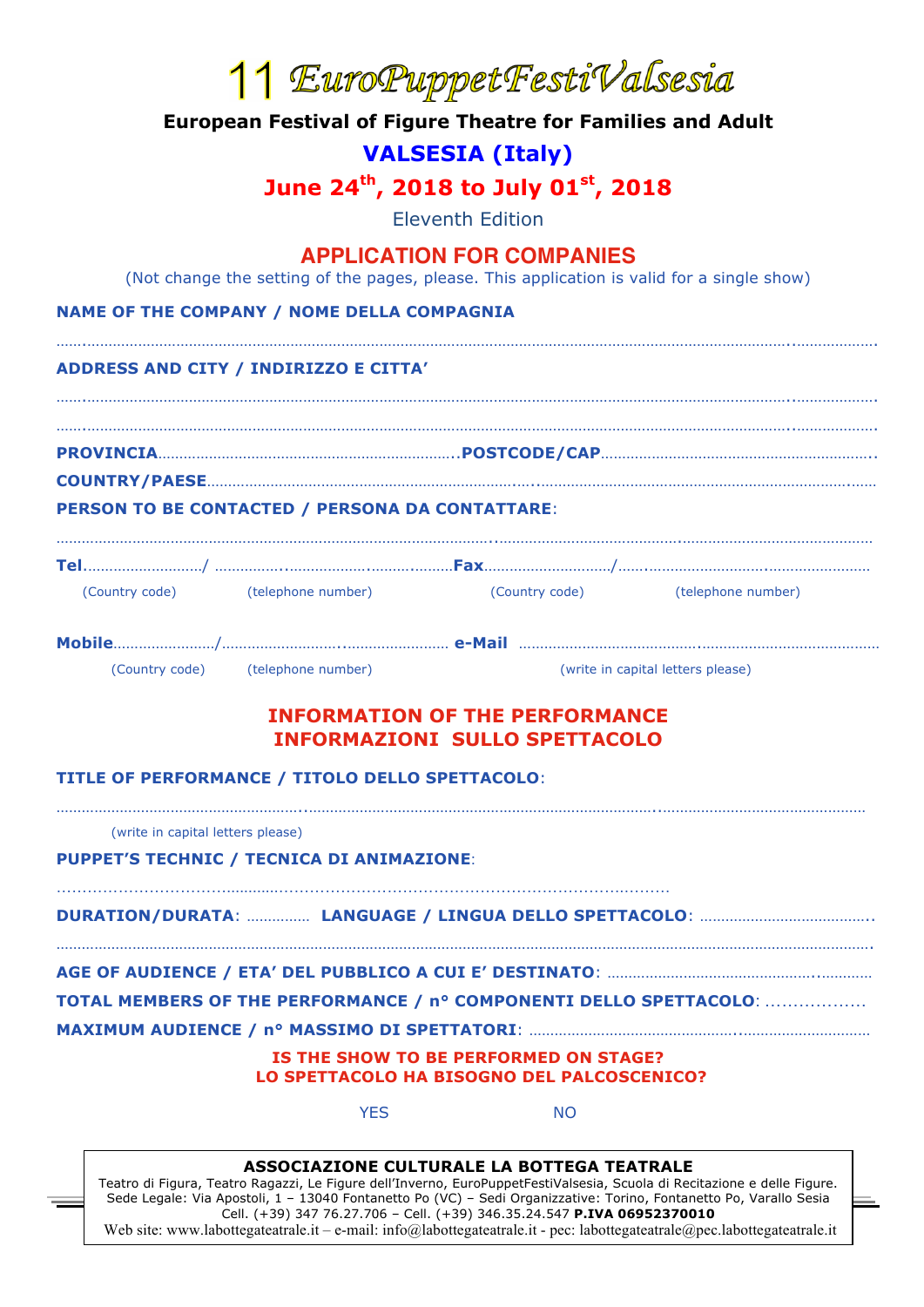# <sup>1</sup> *EuroPuppetFestiValsesia*<br>**European Festival of Figure Theatre for Families and Adult**

**VALSESIA (Italy)**

June 24<sup>th</sup>, 2018 to July 01<sup>st</sup>, 2018

Eleventh Edition

## **TECHNICAL INFORMATION / INFORMAZIONI TECNICHE**

**HEIGHT/ALTEZZA**: mt………………..…………

| VOLTAGE /VOLTAGGIO (VOLTS):  POWER/POTENZA (WATS): |
|----------------------------------------------------|
|----------------------------------------------------|

| <b>TRANSPORT WAY AND LICENSE PLATE/MEZZO DI TRASPORTO E TARGA:</b> |            |           |  |  |  |  |
|--------------------------------------------------------------------|------------|-----------|--|--|--|--|
|                                                                    |            |           |  |  |  |  |
|                                                                    |            |           |  |  |  |  |
| <b>GRIDIRON NEEDED?/NECESSITA' DI QUINTE: YES</b>                  |            | <b>NO</b> |  |  |  |  |
| <b>BLACK NEEDED?/OCCORRE IL BUIO?:</b>                             | <b>YFS</b> | <b>NO</b> |  |  |  |  |

## **ACCOMODATION / OSPITALITA'**

……………………………………………..………………………………………………………..…………………………………………………

**NUMBER OF PEOPLE (no more than 4) /NUMERO DI PERSONE (non più di 4)**: …………….

**NUMBER OF SINGLE ROOM (limited)**: …………..…… **NUMBER OF DOUBLE ROOM**: …………..…

# **ECONOMIC CONDITION / DATI ECONOMICI**

**MINIMUM SHOW PRICE/PREZZO MINIMO DELLO SPETTACOLO**:

**€** ………………………,………… (………………………………………………………………………………………………..)

(write in capital letters too, please)

# **TO BE ENCLOSED / MATERIALI ALLEGATI**

**CURRICULUM OF THE COMPANY/CURRICULUM DELLA COMPAGNIA** YES………………. NO………………

**STAGE'S PLAN/STRUTTURA DEL PALCOSCENICO** YES……. NO ………. **PICTURES /FOTO** YES……… NO……

**SWOW'S SUMMARY/TRAMA DELLO SPETTACOLO** YES………………. NO …………………

**POSTERS /LOCANDINE VIDEO OF THE SHOW/VIDEO DELLO SPETTACOLO** YES………….. NO………….

### **ASSOCIAZIONE CULTURALE LA BOTTEGA TEATRALE**

Teatro di Figura, Teatro Ragazzi, Le Figure dell'Inverno, EuroPuppetFestiValsesia, Scuola di Recitazione e delle Figure. Sede Legale: Via Apostoli, 1 – 13040 Fontanetto Po (VC) – Sedi Organizzative: Torino, Fontanetto Po, Varallo Sesia Cell. (+39) 347 76.27.706 – Cell. (+39) 346.35.24.547 **P.IVA 06952370010** Web site: www.labottegateatrale.it – e-mail: info@labottegateatrale.it - pec: labottegateatrale@pec.labottegateatrale.it